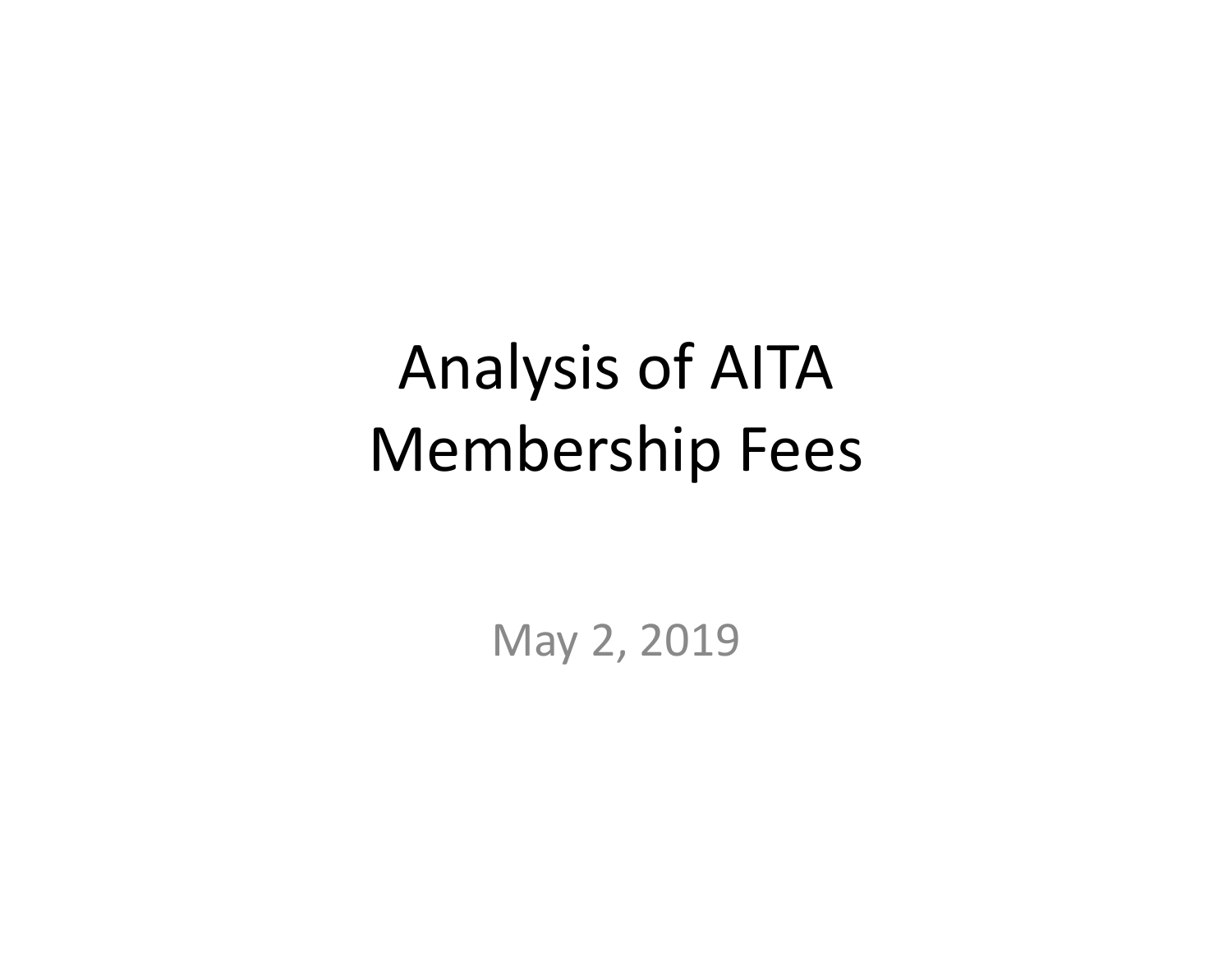## Introduction

- This presentation is based on the Excel file *Analysis of Membership Options ‐ rev4.xlsx* and has information on how to use the spreadsheet to look further at court usage and membership options.
- The *Raw data* spreadsheet in the Excel file contains data copied from Greg's monthly billing spreadsheet. Those data includes lines for all member numbers (including inactive and special numbers) and for each week of the billing month.
- The *Reprocessed data* spreadsheet combines the monthly hours into <sup>a</sup> single row for each active member sorted according to membership type. It includes data on total hours played, paid hours played (i.e. beyond hours included as part of membership dues), and guest fees paid.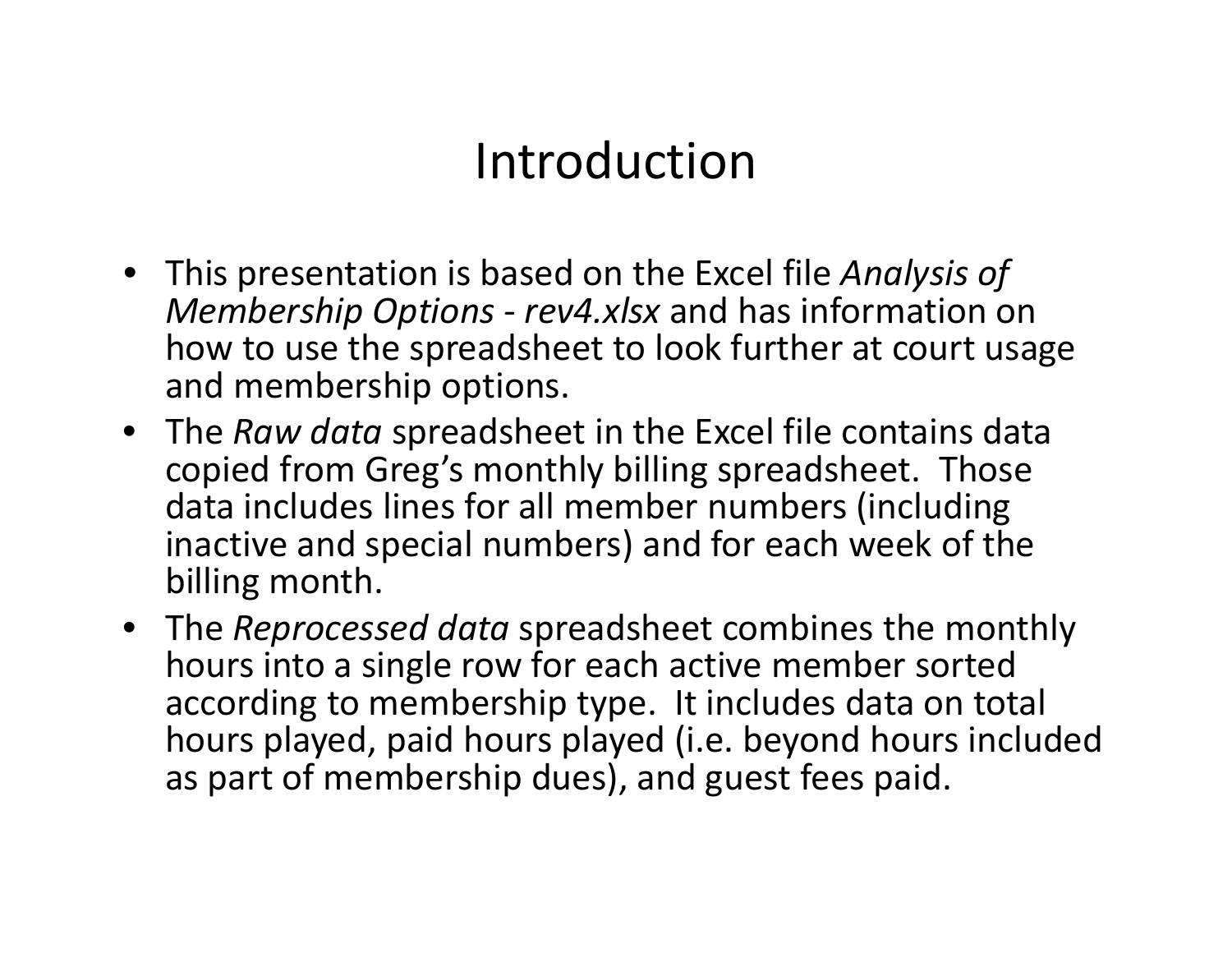## Introduction

- The *Analysis of Billing Data* spreadsheet combines data for each type of membership to compute average number of active members, average number of hours played, average number of hours paid for, average number of members not using all included hours, and other statistics. The spreadsheet reports on how the courts have been used this indoor season, October through March.
- The *Membership fee alternatives* spreadsheet uses the averages from above to predict how different fees for dues and court time would affect member cost and club income assuming members continue to play the same amount of time.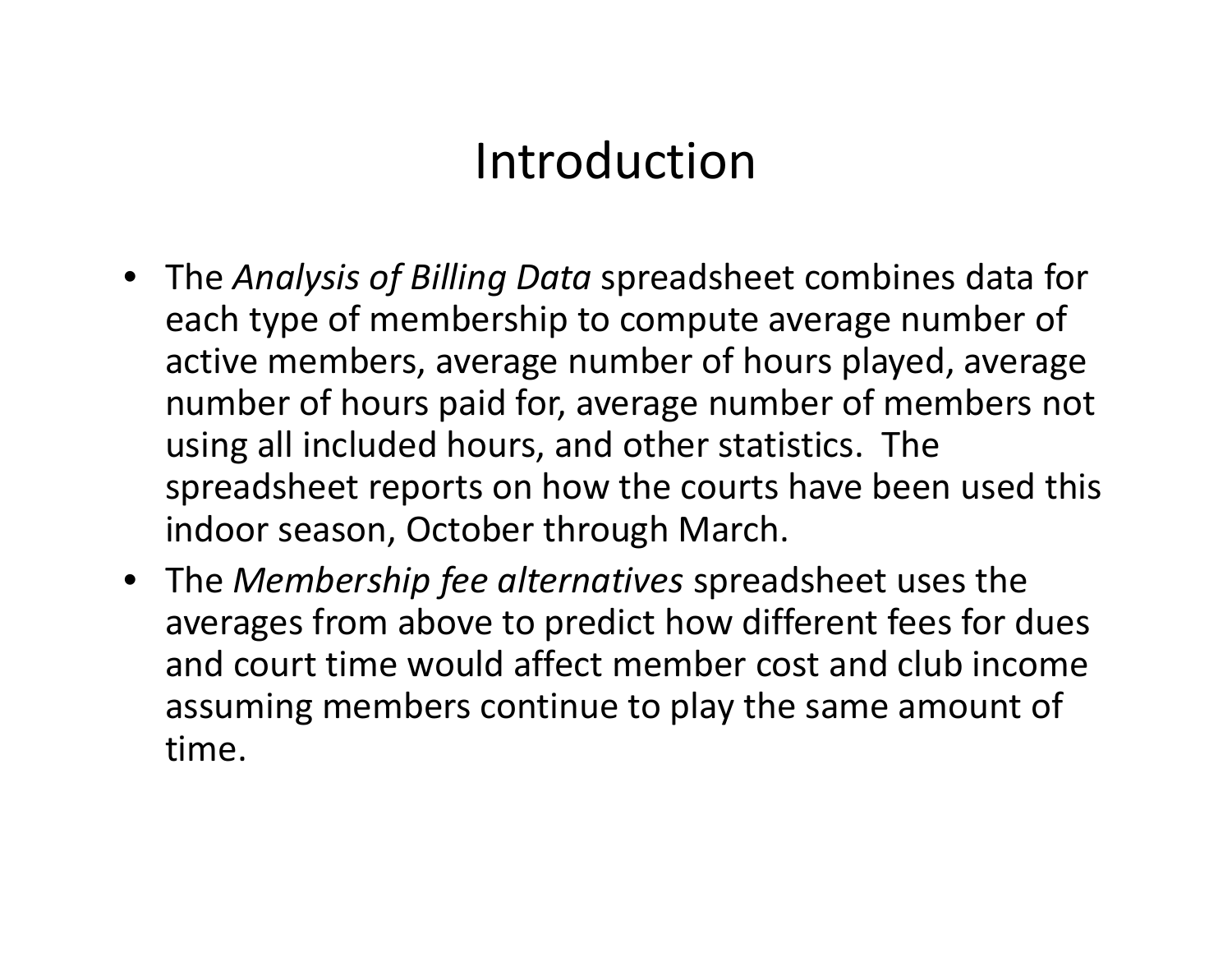## Analysis of current court use

- The next several slides show how the courts are used by different groups of members
- Some conclusions:
	- – Many members—and particularly Associate members—during many months do not fully use their included court time
	- Most of the club's revenue comes from Full and Associate members
	- – Monthly court use varies by membership category and depends on availability of outdoor courts, holidays, and the DBH league schedule.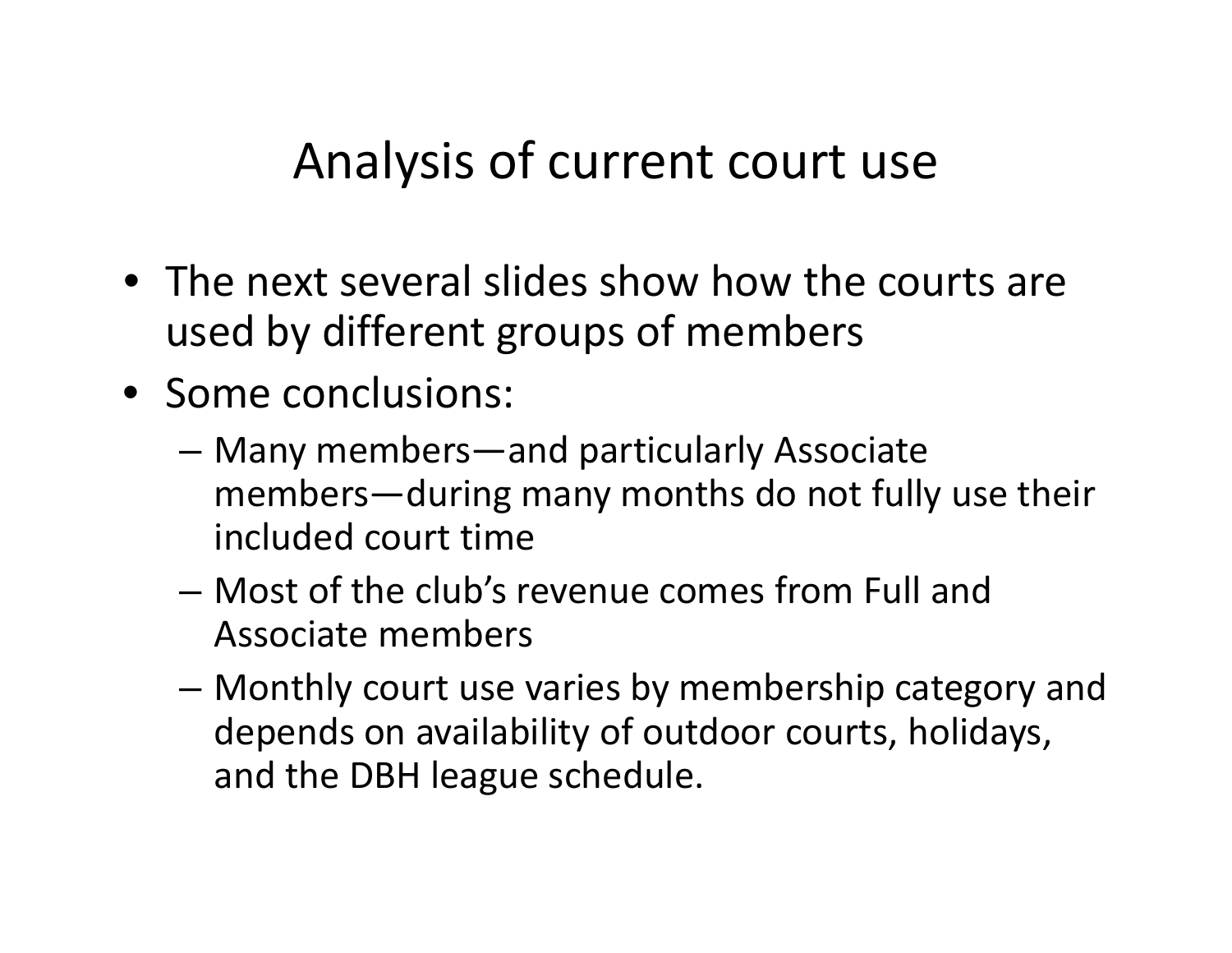## Monthly average court use during 2018‐19 indoor season

|                     | <b>Number</b><br><b>lof</b><br>members | <b>Total</b><br>quarter-<br>hours | <b>Total paid</b><br>quarter-<br>hours | <b>Number using all</b><br>"free" time | <b>Guest</b><br>fees paid |                 |
|---------------------|----------------------------------------|-----------------------------------|----------------------------------------|----------------------------------------|---------------------------|-----------------|
| <b>Full members</b> | 44.0                                   | 29.0                              | 13.0                                   | 31.3                                   | 71%                       | \$2.60          |
| Assoc. members      | 54.0                                   | 11.4                              | 3.4                                    | 34.7                                   | 64%                       | \$0.97          |
| <b>RDM</b> members  | 19.3                                   | 13.7                              | 5.7                                    | 15.7                                   | 81%                       | \$0.29          |
| League members      | 11.8                                   | 7.4                               | 7.4                                    | N/A                                    | N/A                       | 50 <sup>°</sup> |

Note that Associate members are getting the least out of their "free" hours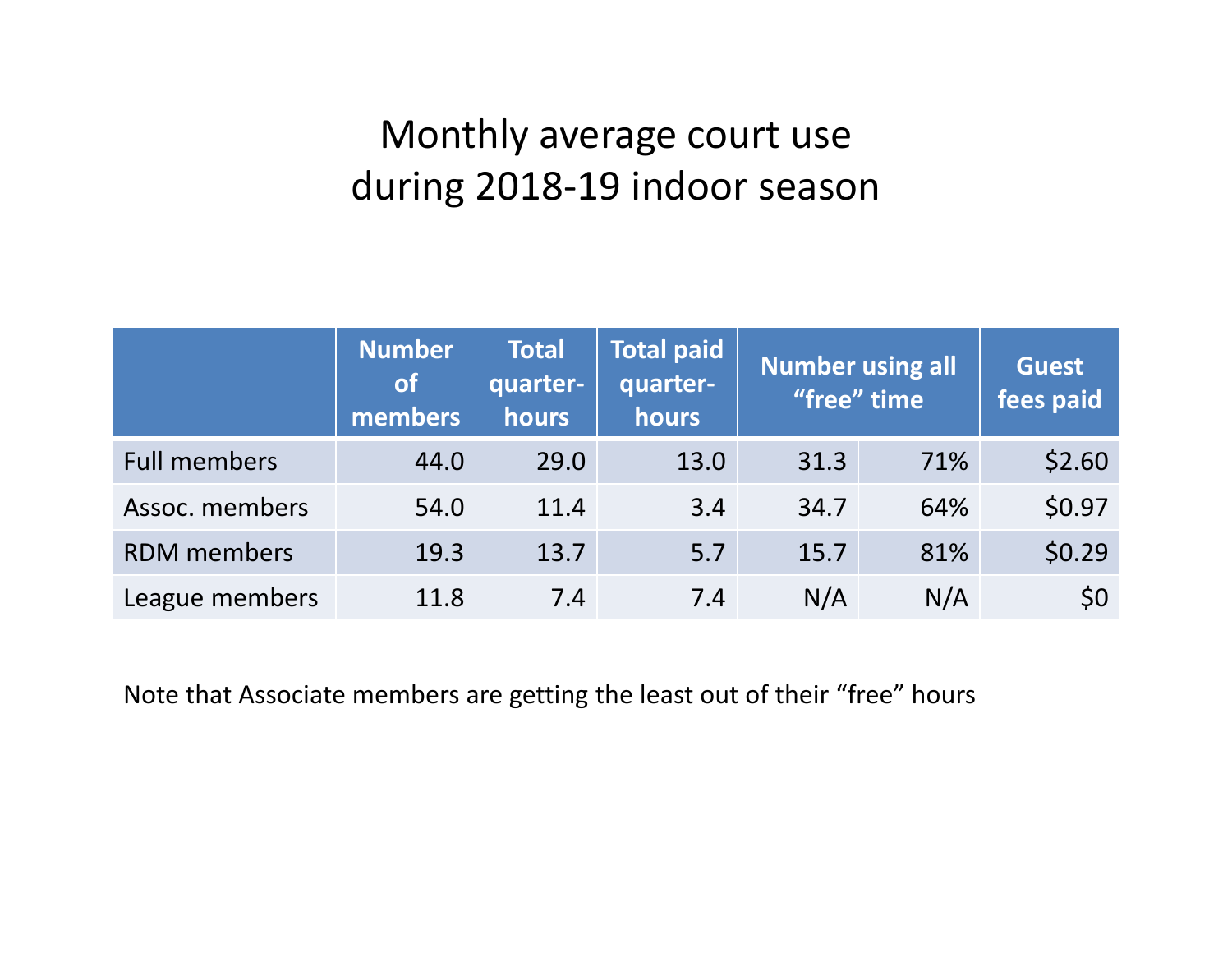## Court usage by Full members



Graph shows hours used per month for all members and all months.

Full members get 16 quarter‐hours per month as part of membership.

Conclusion: court use is less than 16 quarter‐hours during 25% of all member‐months.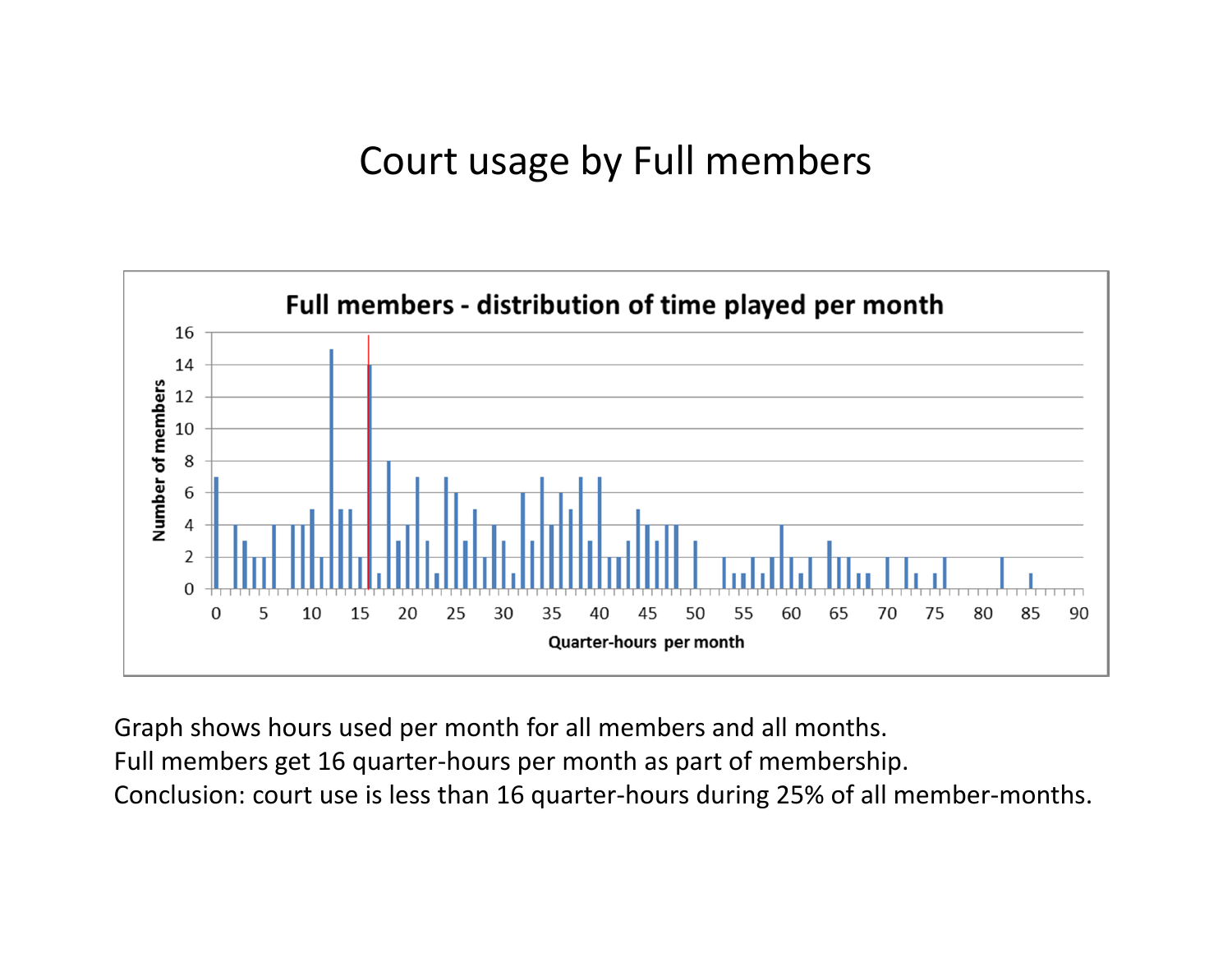## Court usage by Associate members



Graph shows hours used per month for all members and all months. Associate members get 8 quarter‐hours per month as part of membership. Conclusion: court use is less than 8 quarter‐hours during 37% of all member‐months.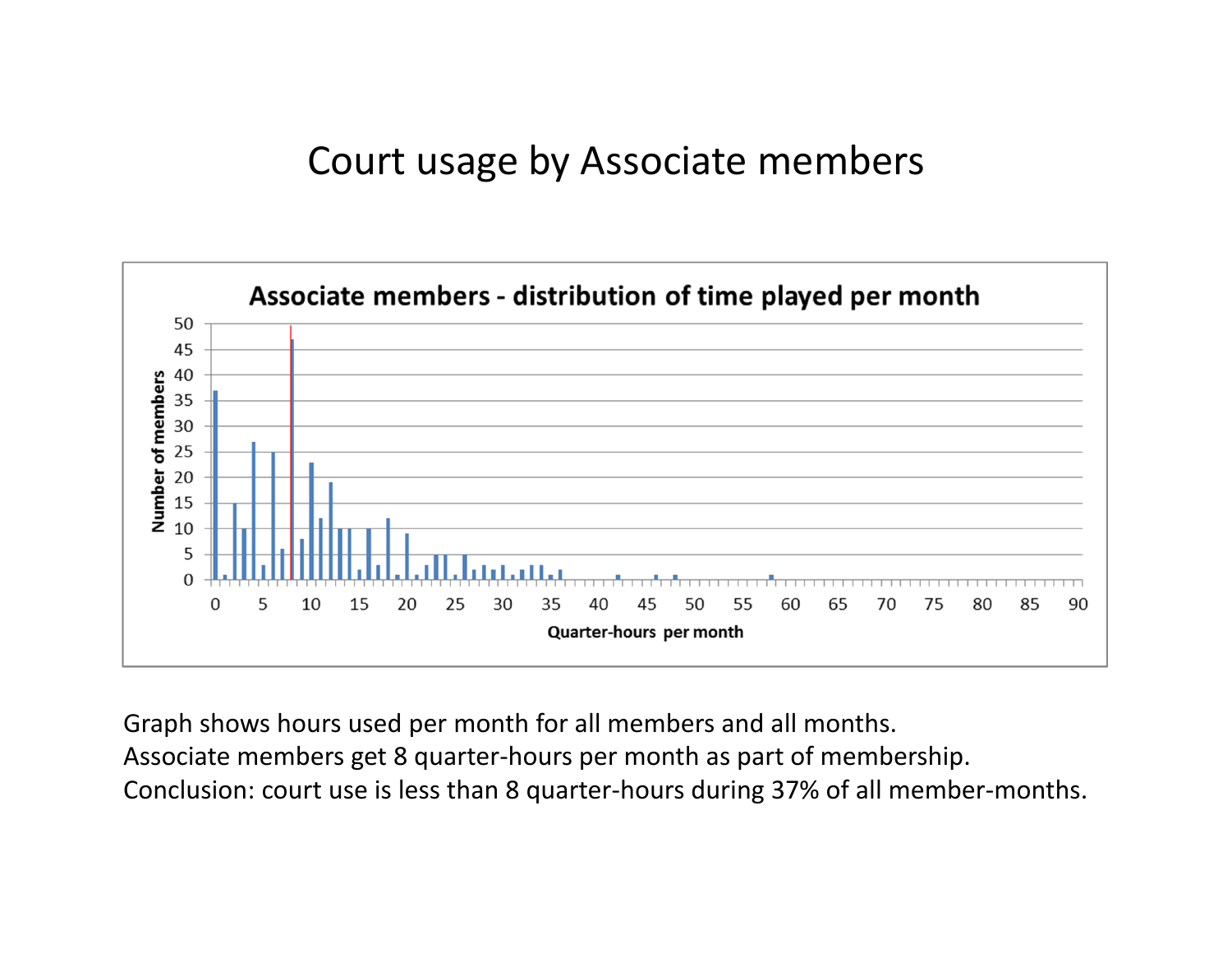## Court usage by RDM members



Graph shows hours used per month for all members and all months. RDM members get 8 quarter‐hours per month as part of membership. Conclusion: court use is less than 8 quarter‐hours during 28% of all member‐months.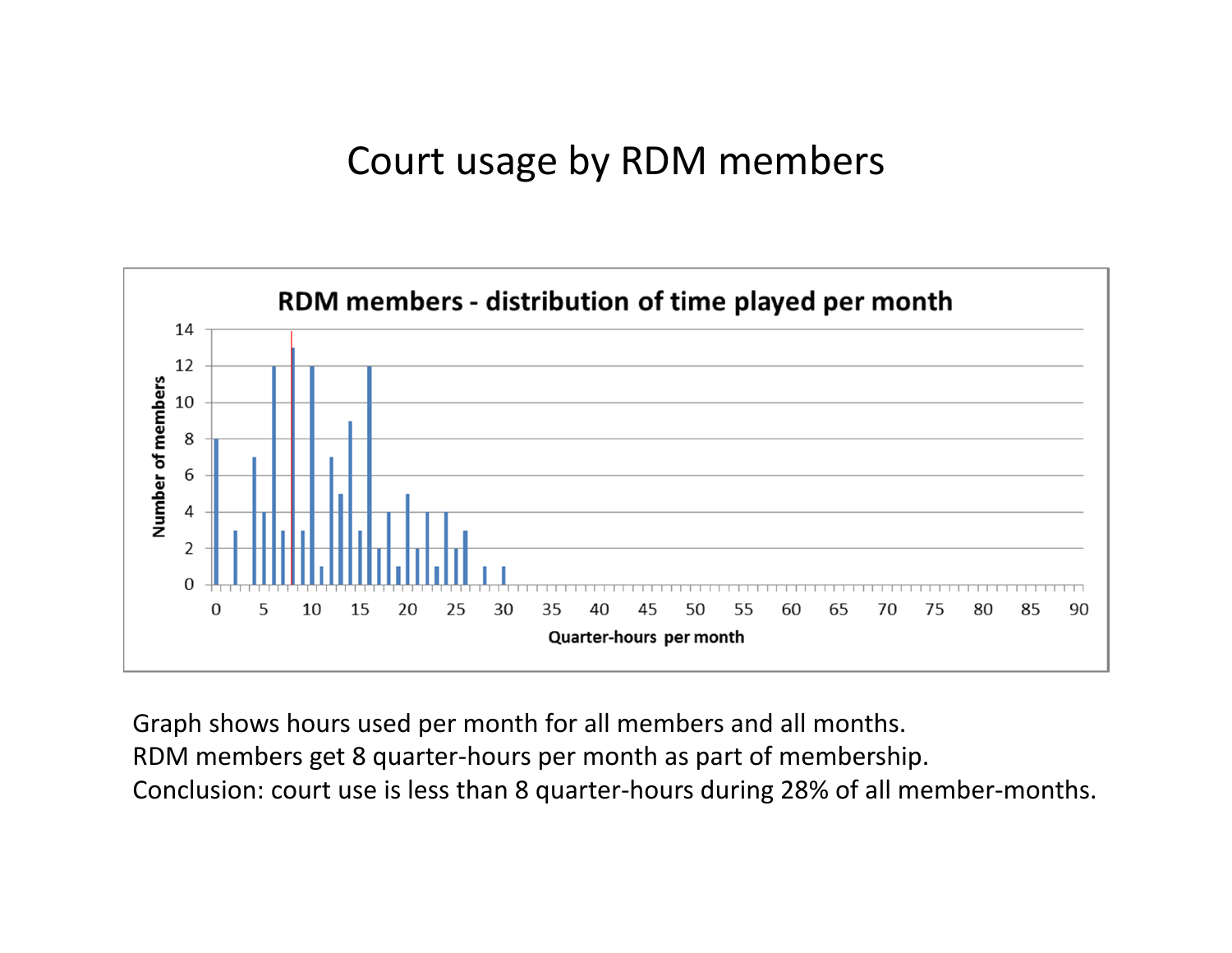## Court usage by League members



Graph shows hours used per month for all members and all months League members get 0 quarter‐hours per month as part of membership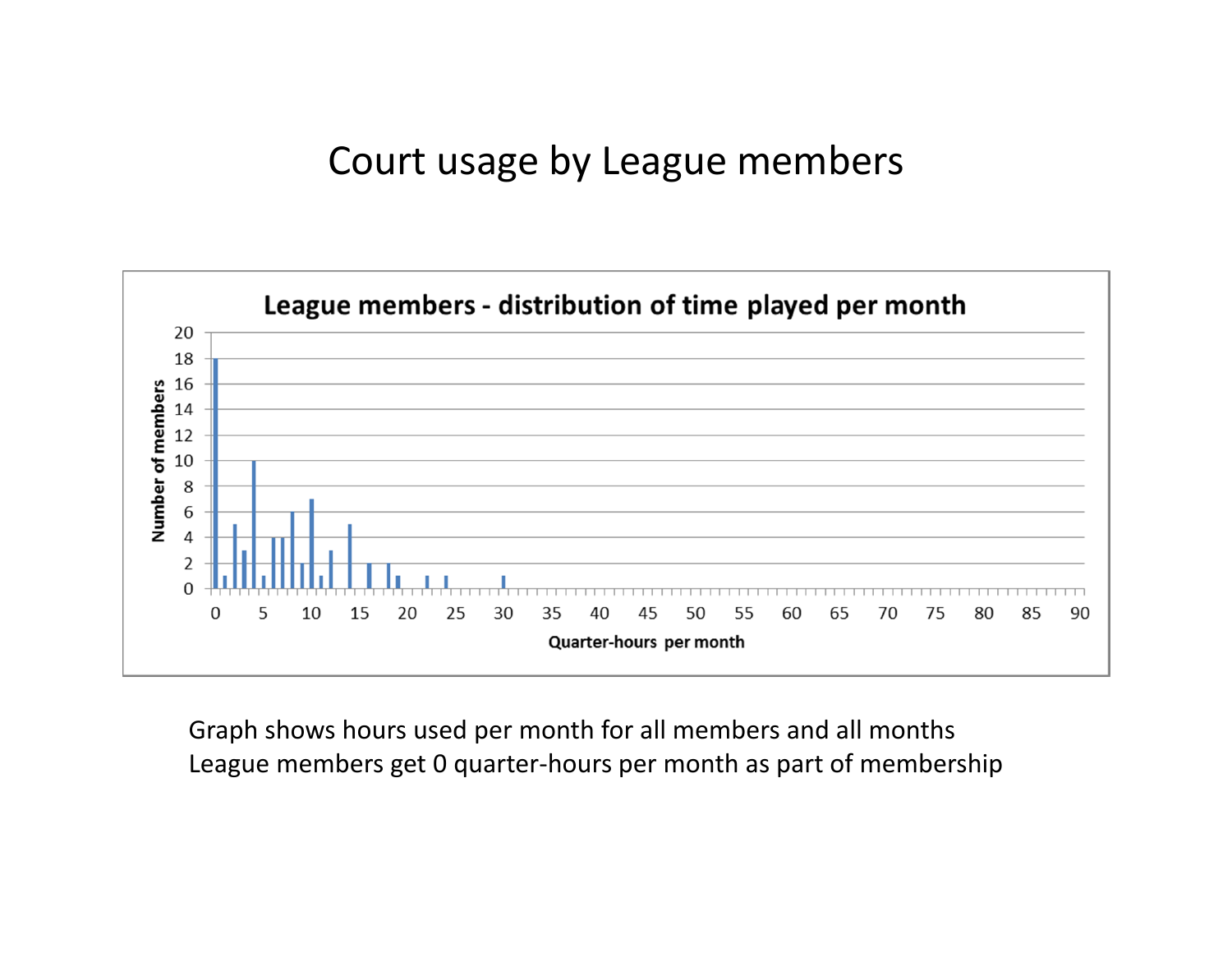## Current dues, court fees, and income

|              | <b>Dues</b> | <b>Court Fee</b>             | <b>Average cost</b><br>per hour of<br>play | <b>Average monthly</b><br>income per<br>member | <b>Total income for</b><br>season from all<br>members |
|--------------|-------------|------------------------------|--------------------------------------------|------------------------------------------------|-------------------------------------------------------|
| Full         | \$940       | \$12                         | \$6.24                                     | \$181                                          | \$55,735                                              |
| <b>Assoc</b> | \$620       | \$18                         | \$9.73                                     | \$111                                          | \$41,887                                              |
| <b>RDM</b>   | \$550       | \$18                         | \$7.57                                     | \$104                                          | \$14,008                                              |
|              |             | Total without League members |                                            |                                                | \$111,630                                             |
| League       | \$250       | \$18                         | \$9.32                                     | \$69                                           | \$5,717                                               |
| Total        |             |                              |                                            |                                                | \$117,347                                             |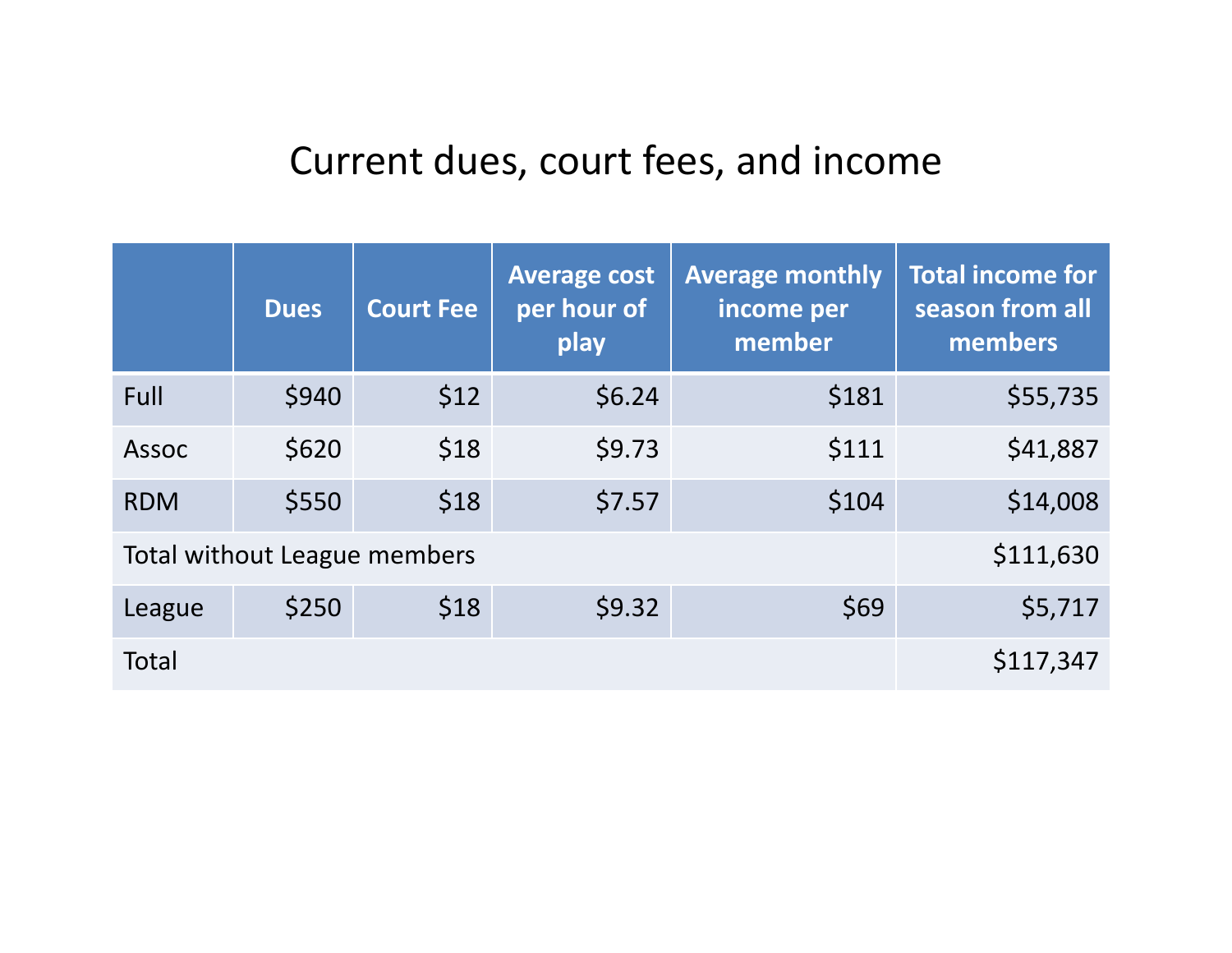## Monthly court use by Full and Associate Members

|               |      |                         | <b>Associate Members</b>                  |                                        | <b>Full Members</b>            |                                            |                                        |  |  |  |
|---------------|------|-------------------------|-------------------------------------------|----------------------------------------|--------------------------------|--------------------------------------------|----------------------------------------|--|--|--|
|               |      | Total Quarter-<br>hours | <b>Members</b><br>using all free<br>hours | Average<br>Quarter-hours<br>per Member | <b>Total Quarter-</b><br>hours | <b>Members</b><br>dusing all free<br>hours | Average<br>Quarter-hours<br>per Member |  |  |  |
| October       | 2018 | 443                     | 26                                        | 8.05                                   | 930                            | 24                                         | 21.62                                  |  |  |  |
| November      | 2018 | 633                     | 36                                        | 11.29                                  | 1268                           | 31                                         | 28.18                                  |  |  |  |
| December      | 2018 | 591                     | 36                                        | 10.75                                  | 1367                           | 34                                         | 31.07                                  |  |  |  |
| January       | 2019 | 665                     | 37                                        | 12.09                                  | 1474                           | 35                                         | 33.49                                  |  |  |  |
| February      | 2019 | 637                     | 33                                        | 12.48                                  | 1348                           | 32                                         | 31.35                                  |  |  |  |
| March         | 2019 | 711                     | 40                                        | 13.66                                  | 1271                           | 32                                         | 28.23                                  |  |  |  |
| April         | 2019 |                         |                                           |                                        |                                |                                            |                                        |  |  |  |
| Total/Average |      | 3678                    | 34.67                                     | 11.39                                  | 7656.5                         | 31.33                                      | 28.99                                  |  |  |  |

Court use is least in October, presumably because members are still using the clay courts, but otherwise not as variable as RDM and League members.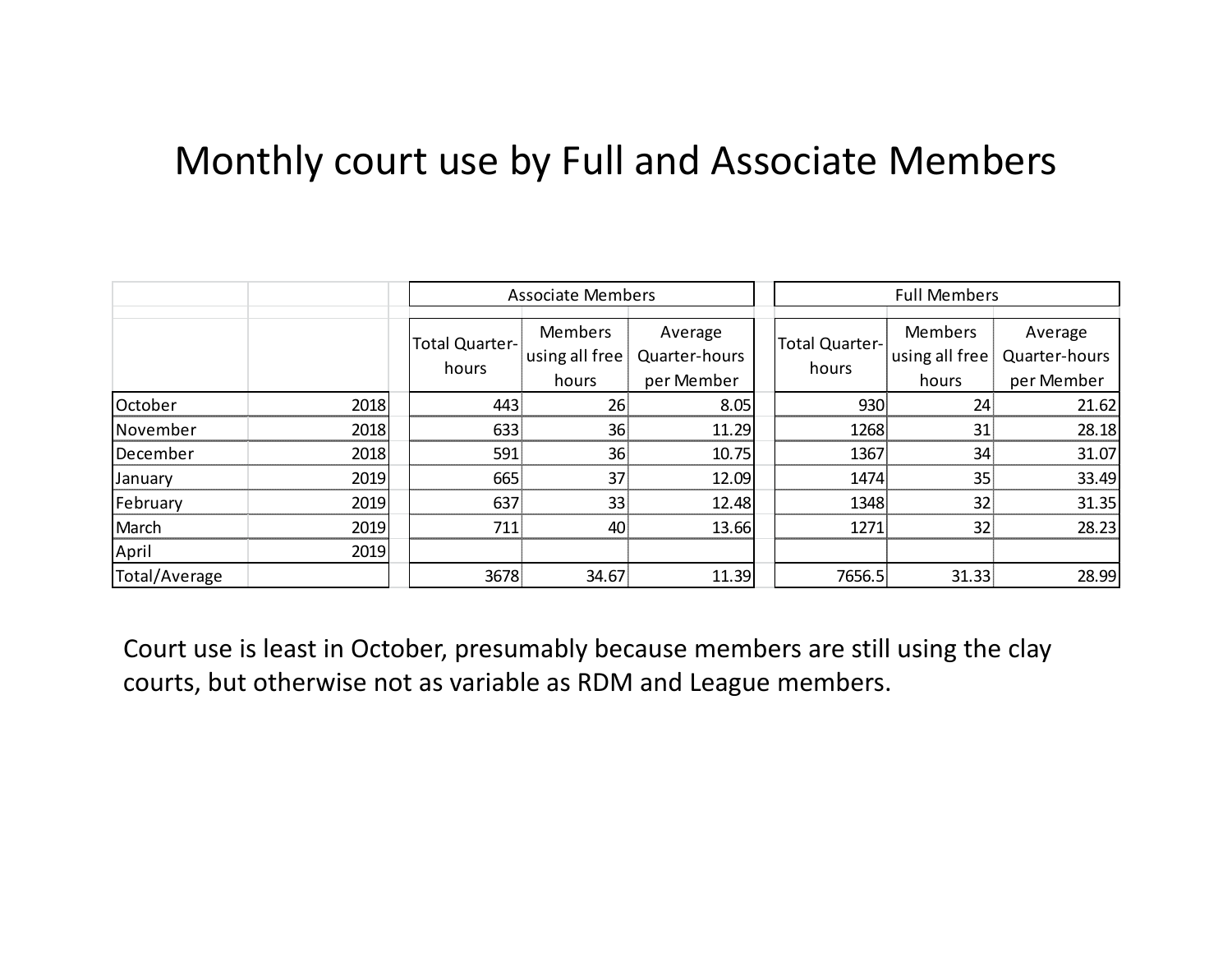## Monthly court use by League and RDM members

|               |      |                         | League Members                            |                                        | <b>RDM Members</b>             |                                    |                                        |  |  |
|---------------|------|-------------------------|-------------------------------------------|----------------------------------------|--------------------------------|------------------------------------|----------------------------------------|--|--|
|               |      | Total Quarter-<br>hours | <b>Members</b><br>using all free<br>hours | Average<br>Quarter-hours<br>per Member | <b>Total Quarter-</b><br>hours | Members<br>using all free<br>hours | Average<br>Quarter-hours<br>per Member |  |  |
| October       | 2018 | 158                     |                                           | 12.15                                  | 303                            | 17                                 | 15.95                                  |  |  |
| November      | 2018 | 114                     |                                           | 9.50                                   | 279                            | 16                                 | 13.29                                  |  |  |
| December      | 2018 | 59                      |                                           | 4.92                                   | 247                            | 15                                 | 11.74                                  |  |  |
| January       | 2019 | 84                      |                                           | 6.96                                   | 293                            | 19                                 | 15.39                                  |  |  |
| February      | 2019 | 78                      |                                           | 7.80                                   | 265                            | 14                                 | 15.56                                  |  |  |
| March         | 2019 | 37                      |                                           | 3.08                                   | 193                            | 13                                 | 10.16                                  |  |  |
| April         | 2019 |                         |                                           |                                        |                                |                                    |                                        |  |  |
| Total/Average |      | 529.5                   | 11.83                                     | 7.40                                   | 1578.5                         | 15.67                              | 13.68                                  |  |  |

Use by League members starts off strong in October but drops off.

Use by RDM members roughly follows the DBH schedule with the following number of matches per month:

October – 4, November – 4, December – 2, January – 4, February – 3, March ‐ 1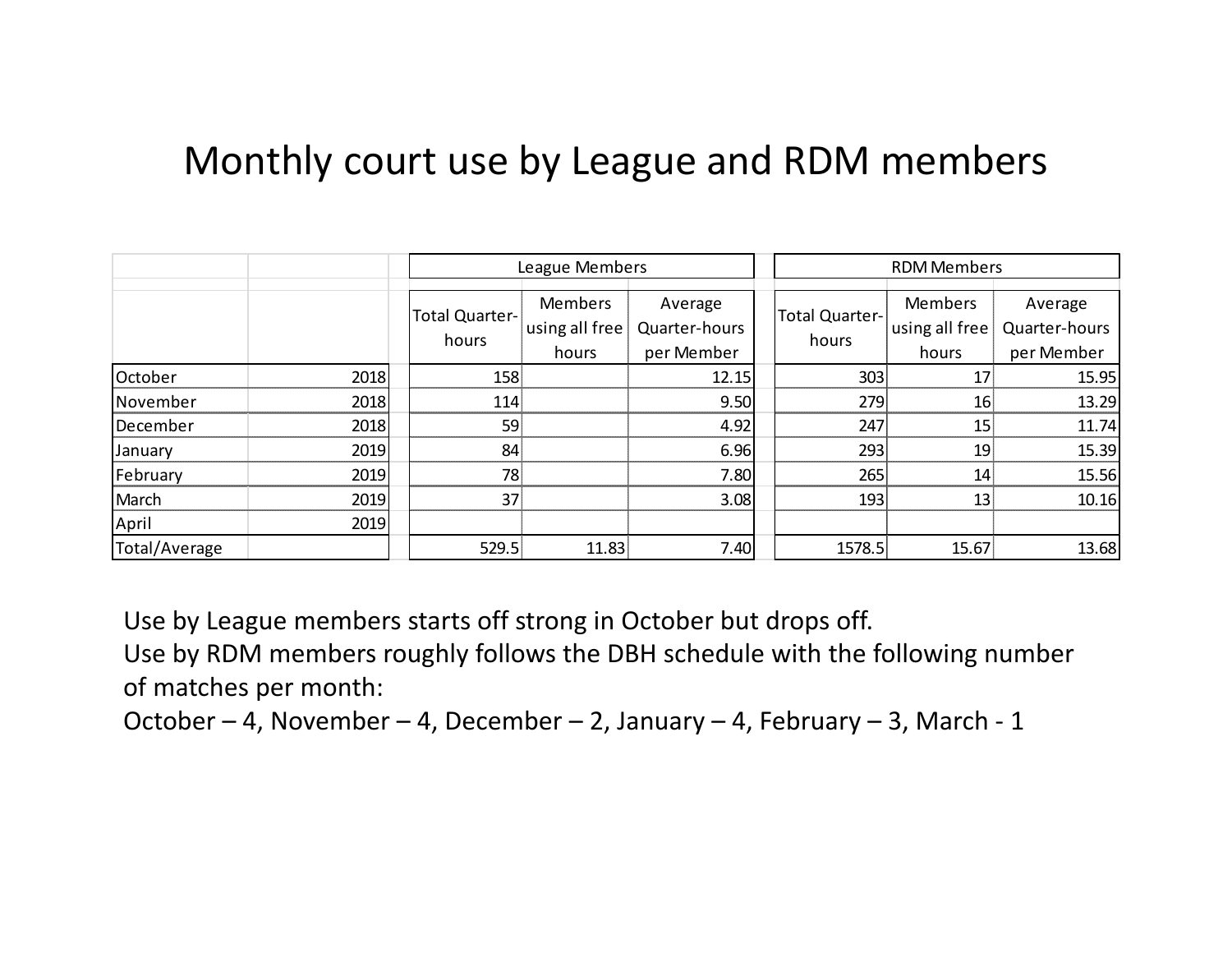Analysis of alternative dues and court fees

- The following slide shows how income to the club and cost per hour to members will vary with different fee structures for Full, Associate, and RDM members.
- The analysis assumes Full, Assoc., and RDM members will play the same number of hours under future fee structures as currently.
- League members are excluded from the analysis since League membership is being dropped and is <sup>a</sup> small contributor to club income.
- You can change cells D19:E23 in spreadsheet *Membership fee alternatives* to experiment with other options.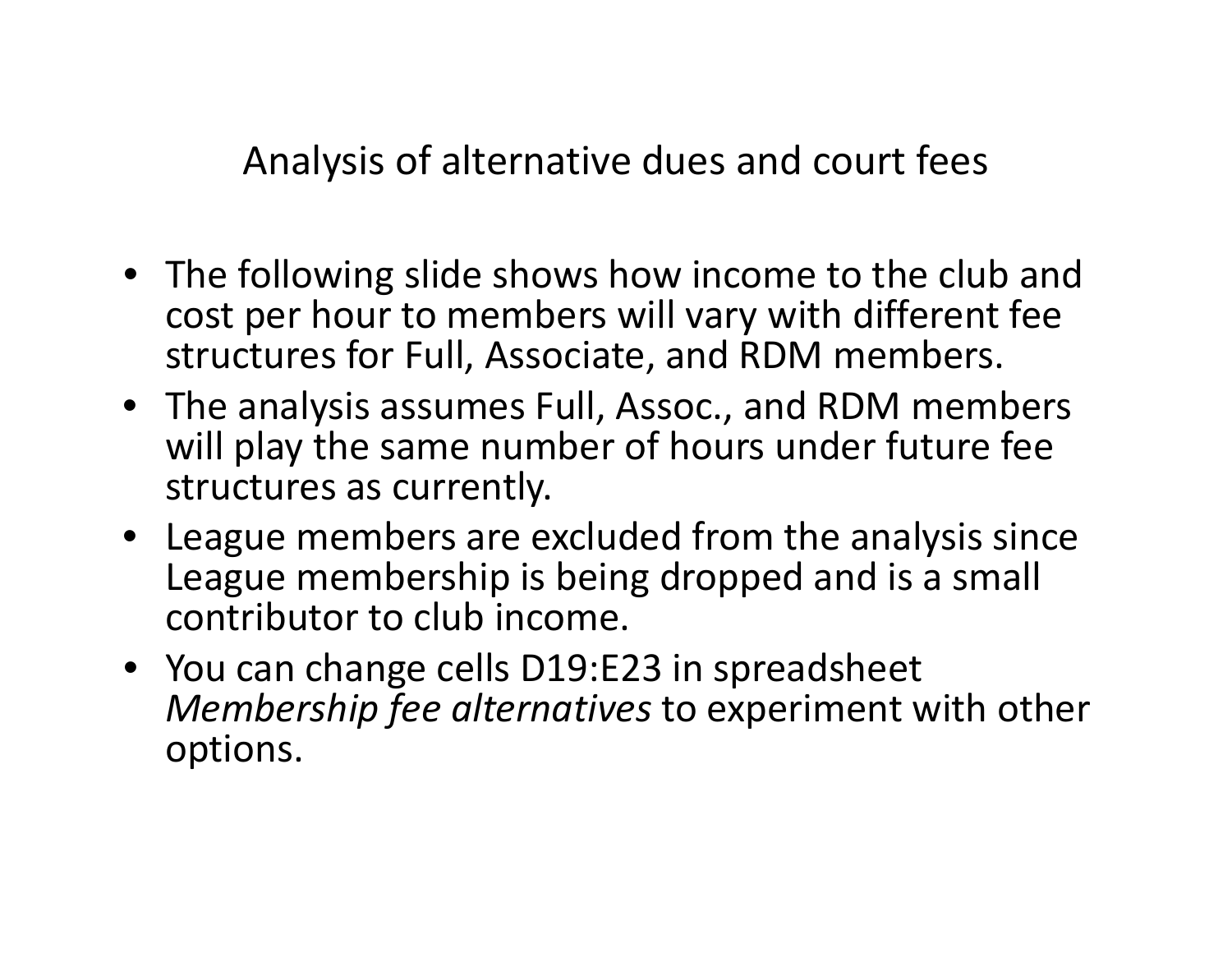## Effect of dues/fee changes on member's cost per hour and club's annual income

|                                          | <b>Full Members</b> |      |        |             | <b>Associate Members</b> |         |             | <b>RDM Members</b> | <b>Annual Income</b>              |  |
|------------------------------------------|---------------------|------|--------|-------------|--------------------------|---------|-------------|--------------------|-----------------------------------|--|
|                                          | <b>Dues</b>         | Fee  | \$/hr  | <b>Dues</b> | Fee                      | \$/hr   | <b>Dues</b> | \$/hr              | (not including<br>League members) |  |
| <b>Current fees</b>                      | \$940               | \$12 | \$6.24 | \$620       | \$18                     | \$9.73  | \$550       | \$7.57             | \$111,630                         |  |
| Increase dues by 5%                      | \$987               | \$12 | \$6.47 | \$651       | \$18                     | \$10.12 | \$578       | \$7.85             | \$115,903                         |  |
| Increase dues by 7%                      | \$1006              | \$12 | \$6.57 | \$663       | \$18                     | \$10.28 | \$589       | \$7.97             | \$117,613                         |  |
| Increase fees by 17%                     | \$940               | \$14 | \$6.51 | \$620       | \$21                     | \$10.06 | \$550       | \$7.87             | \$115,989                         |  |
| Increase fees by 25%                     | \$940               | \$15 | \$6.64 | \$620       | \$22.50                  | \$10.22 | \$550       | \$8.02             | \$118,169                         |  |
| Increase dues by 4%,<br>court fees by 8% | \$978               | \$13 | \$6.56 | \$645       | \$19.50                  | \$10.21 | \$572       | \$7.95             | \$117,228                         |  |

Analysis assumes that members will play the same number of hours as in 2018‐19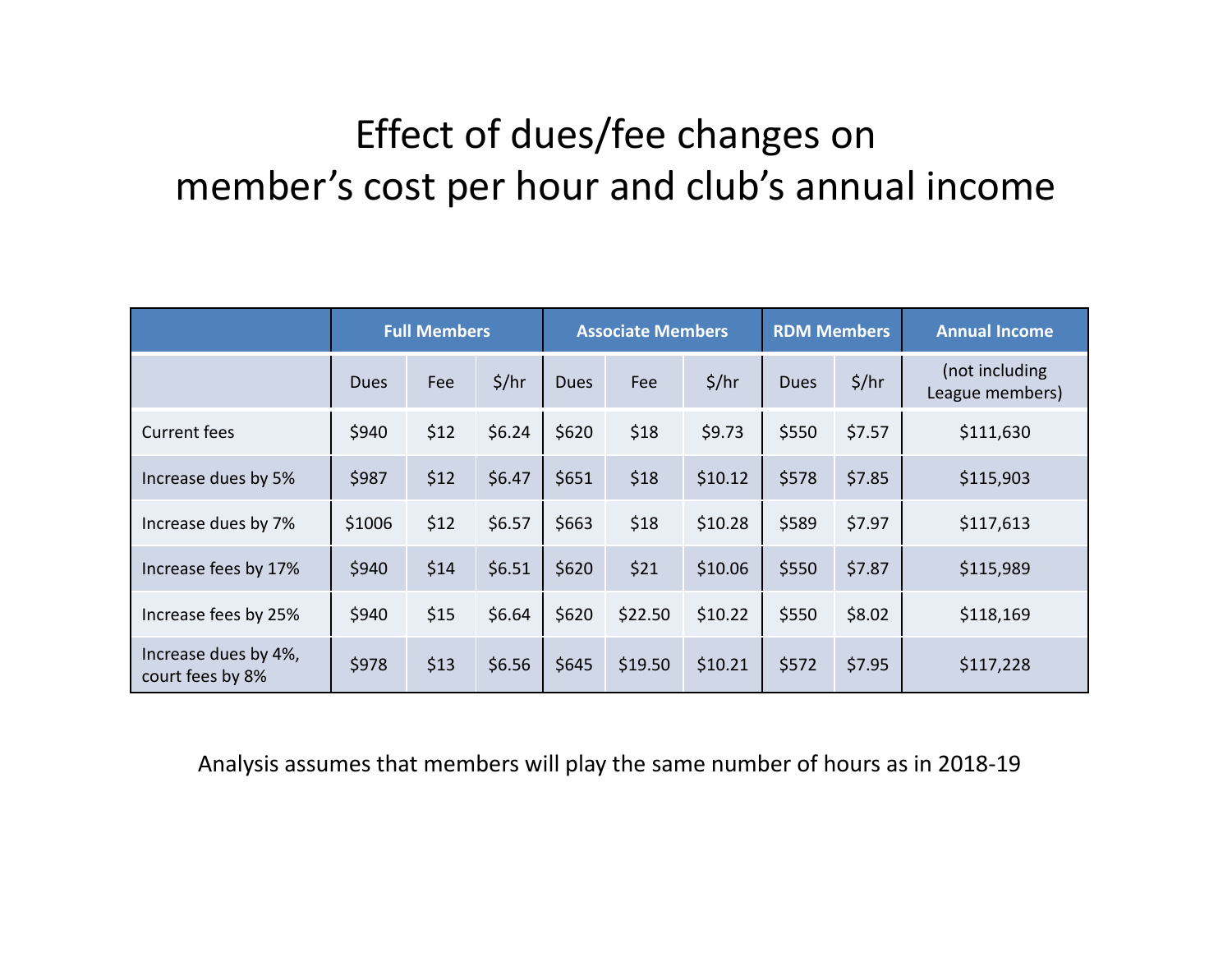Analysis of alternative dues and court fees

- $\bullet$  The following slides compare current and possible future fee structures for Full, Associate, and RDM members with alternative Basic membership fee structures.
- The analysis assumes Full, Assoc., and RDM members will play the same number of hours under future fee structures as currently.
- You can change cells G47:H52 in spreadsheet *Membership fee alternatives* to experiment with other options for Basic membership.
- You can change cells K47:K48, O47:O48, and S47:S48 in spreadsheet *Membership fee alternatives* to compute break‐ even hours for different options for Full, Associate, and RDM fee structures.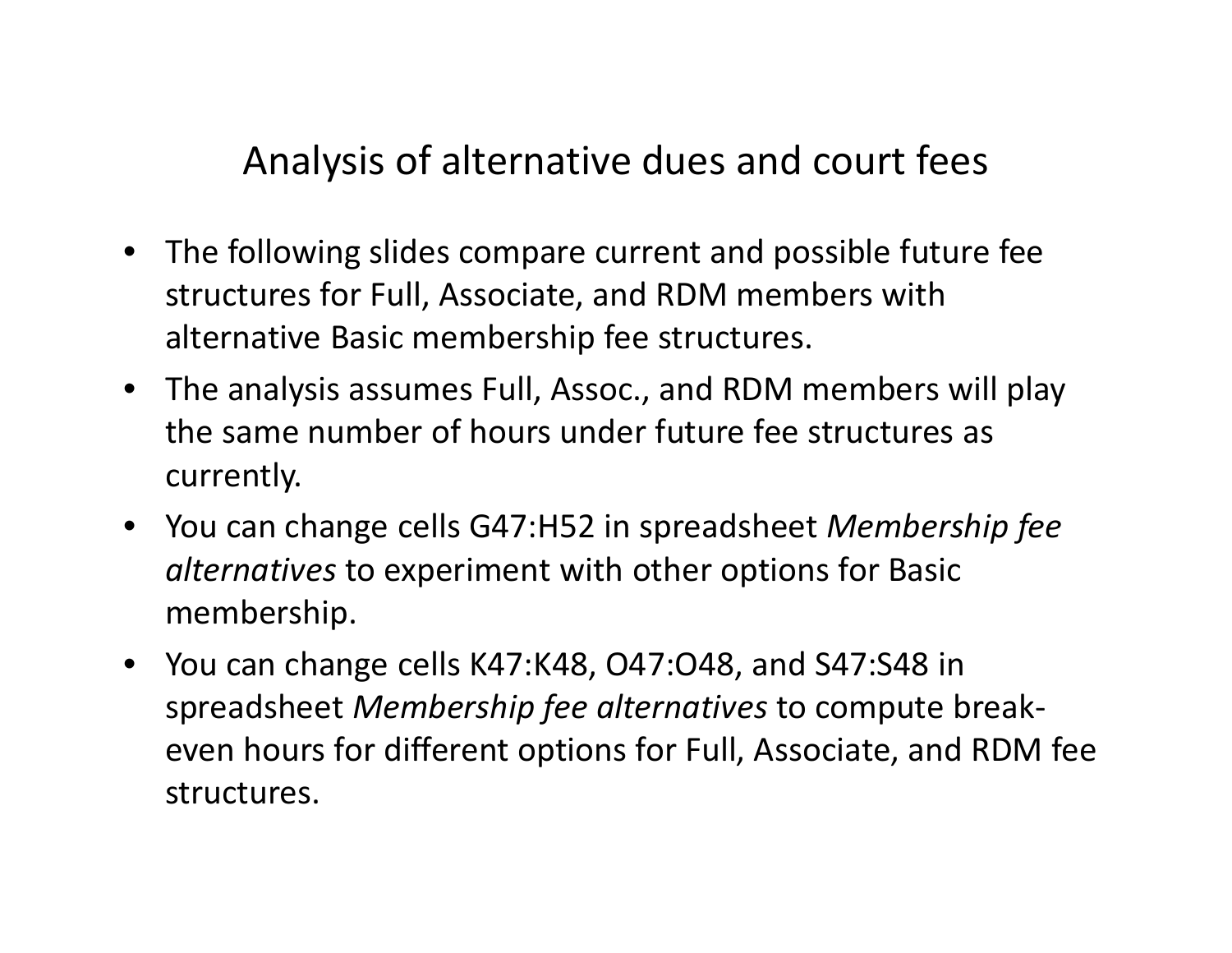## Cost comparison:

### Cost per quarter‐hour at current member rates vs. cost for same court time at Basic member rates

|                              | <b>Full Members</b> |      |        |             | <b>Associate Members</b> |         |             |      | <b>RDM Members</b> |  |  |
|------------------------------|---------------------|------|--------|-------------|--------------------------|---------|-------------|------|--------------------|--|--|
|                              | <b>Dues</b>         | Fee  | \$/hr  | <b>Dues</b> | Fee                      | \$/hr   | <b>Dues</b> | Fee  | \$/hr              |  |  |
| <b>Current fees</b>          | \$940               | \$12 | \$6.24 | \$620       | \$18                     | \$9.73  | \$550       | \$18 | \$7.57             |  |  |
| <b>Basic member options:</b> | \$100               | \$32 | \$8.49 | \$100       | \$32                     | \$9.25  | \$100       | \$32 | \$9.04             |  |  |
|                              | \$125               | \$32 | \$8.62 | \$125       | \$32                     | \$9.57  | \$125       | \$32 | \$9.31             |  |  |
|                              | \$150               | \$32 | \$8.74 | \$150       | \$32                     | \$9.88  | \$150       | \$32 | \$9.57             |  |  |
|                              | \$200               | \$32 | \$8.99 | \$200       | \$32                     | \$10.51 | \$200       | \$32 | \$10.09            |  |  |
|                              | \$100               | \$36 | \$9.49 | \$100       | \$36                     | \$10.25 | \$100       | \$36 | \$10.04            |  |  |
|                              | \$125               | \$36 | \$9.62 | \$125       | \$36                     | \$10.57 | \$125       | \$36 | \$10.31            |  |  |

Analysis assumes that members will play the same number of hours as <sup>a</sup> basic member as played as <sup>a</sup> Full/Assoc/RDM member in 2018‐19

**For the average associate member, Basic membership will be <sup>a</sup> lower‐cost alternative at \$100 or \$125 dues and \$32 court fee**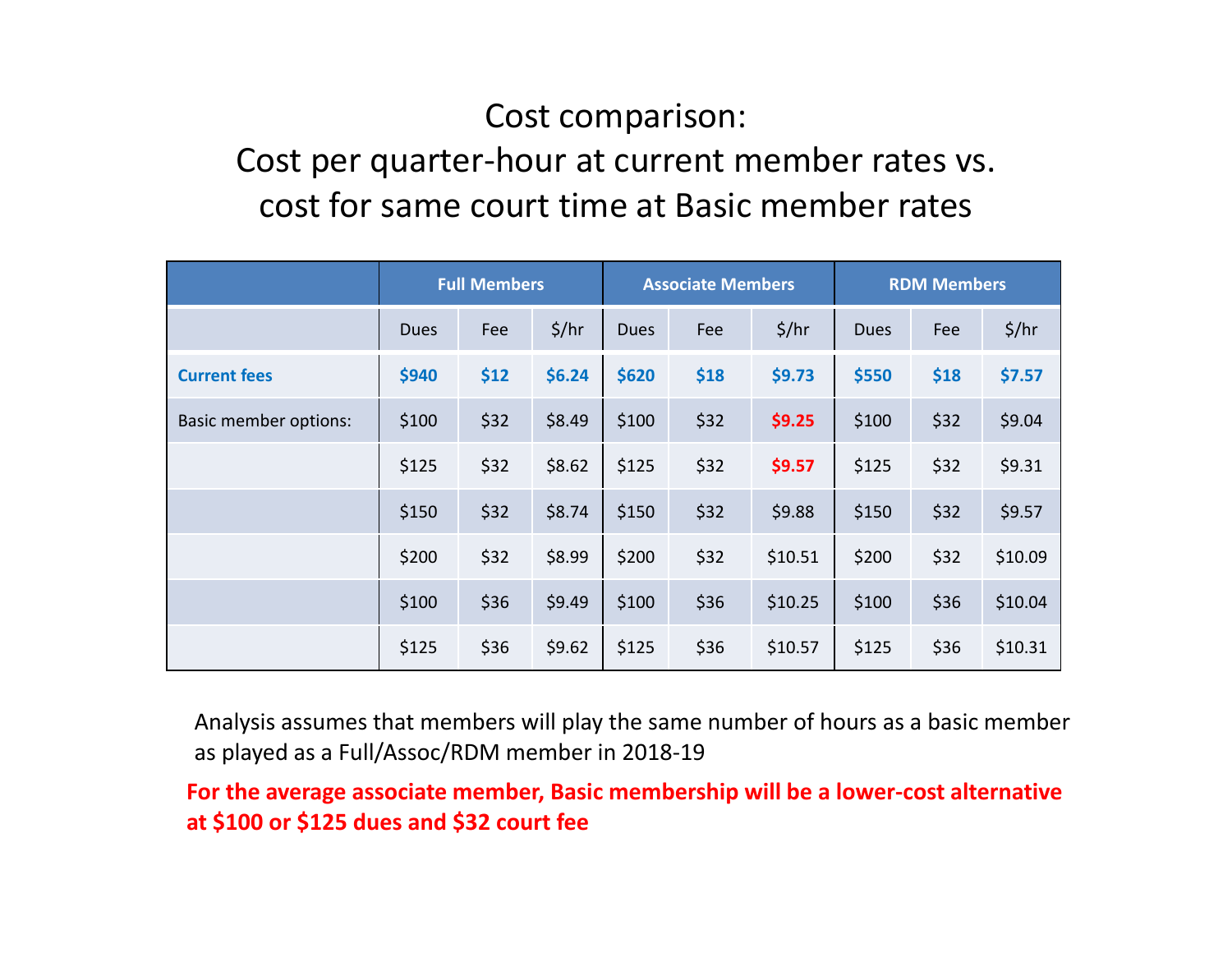#### Break‐even analysis:

Number of quarter‐hours that need to be played at current member rates to equal Basic member cost for same court time

|                                                   |             | <b>Full Members</b> |              |             | <b>Associate Members</b> |                   | <b>RDM Members</b> |      |              |
|---------------------------------------------------|-------------|---------------------|--------------|-------------|--------------------------|-------------------|--------------------|------|--------------|
|                                                   | <b>Dues</b> | Fee                 | <b>Hours</b> | <b>Dues</b> | Fee                      | <b>Hours</b>      | <b>Dues</b>        | Fee  | <b>Hours</b> |
| <b>Current fees and</b><br>included quarter-hours | \$940       | \$12                | 16           | \$620       | \$18                     | 8                 | \$550              | \$18 | 8            |
|                                                   | <b>Dues</b> | Fee                 | \$/hr        | <b>Dues</b> | Fee                      | $\frac{2}{3}$ /hr | <b>Dues</b>        | Fee  | \$/hr        |
| <b>Basic member options:</b>                      | \$100       | \$32                | 15.6         | \$100       | \$32                     | 11.1              | \$100              | \$32 | 9.4          |
|                                                   | \$125       | \$32                | 15.2         | \$125       | \$32                     | 10.4              | \$125              | \$32 | 8.9          |
|                                                   | \$150       | \$32                | 14.8         | \$150       | \$32                     | 9.8               | \$150              | \$32 | 8.4          |
|                                                   | \$200       | \$32                | 14.1         | \$200       | \$32                     | 8.7               | \$200              | \$32 | 7.6          |
|                                                   | \$100       | \$36                | 12.8         | \$100       | \$36                     | 9.1               | \$100              | \$36 | 7.7          |
|                                                   | \$125       | \$36                | 12.5         | \$125       | \$36                     | 8.7               | \$125              | \$36 | 7.3          |

#### **Numbers in green indicate where current rates are <sup>a</sup> better value than Basic membership.**

Analysis assumes that members will play the same number of hours as <sup>a</sup> basic member as played as <sup>a</sup> Full/Assoc/RDM member in 2018‐19.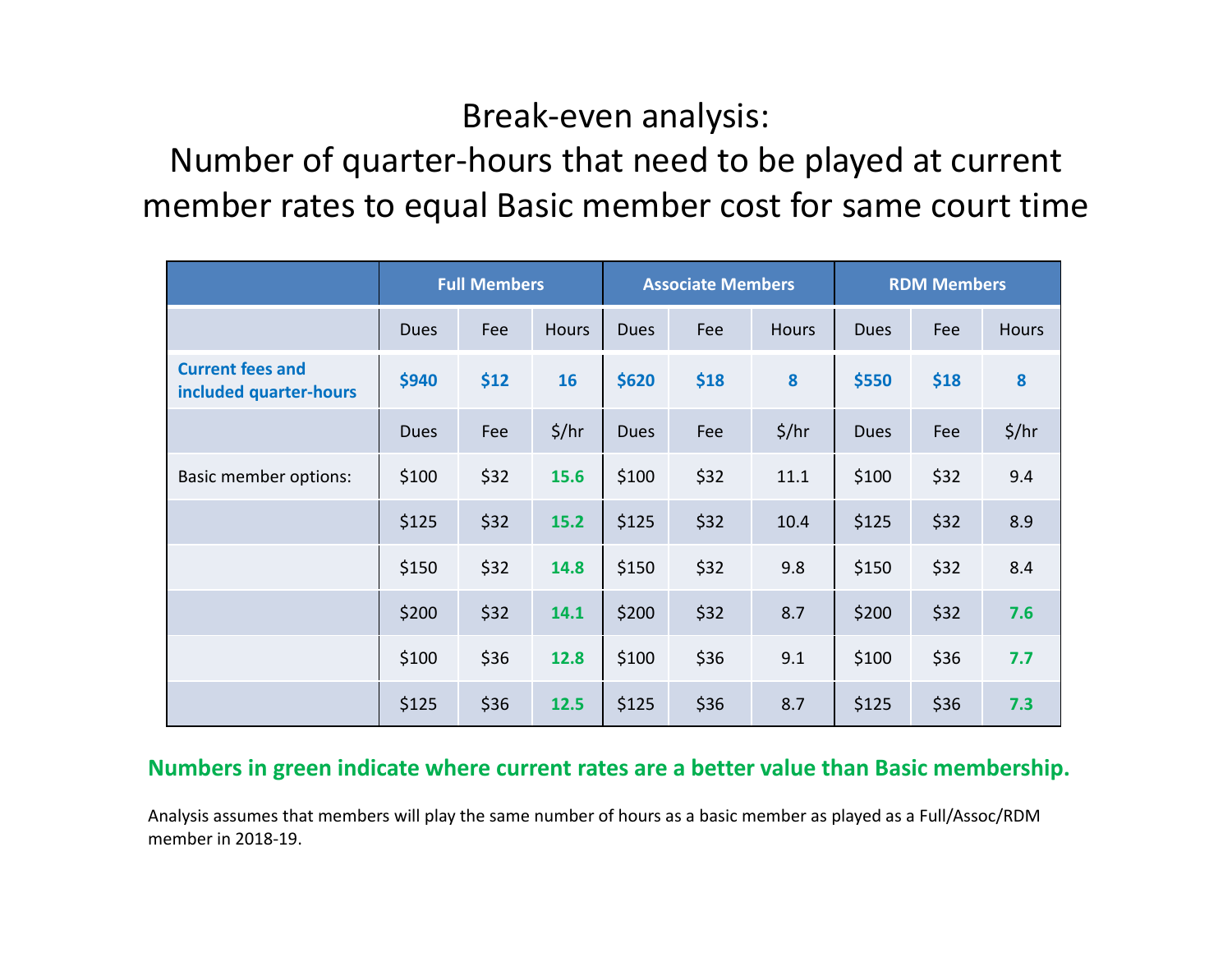## Cost comparison:

## Cost per quarter‐hour with 25% increase in court fees vs. cost for same court time at Basic member rates

|                                 | <b>Full Members</b> |      |        |             | <b>Associate Members</b> |         |             | <b>RDM Members</b> |         |  |
|---------------------------------|---------------------|------|--------|-------------|--------------------------|---------|-------------|--------------------|---------|--|
|                                 | <b>Dues</b>         | Fee  | \$/hr  | <b>Dues</b> | Fee                      | \$/hr   | <b>Dues</b> | Fee                | \$/hr   |  |
| <b>Current court fees + 25%</b> | \$940               | \$15 | \$6.64 | \$620       | \$22.50                  | \$10.22 | \$550       | \$22.50            | \$8.02  |  |
| <b>Basic member options:</b>    | \$100               | \$32 | \$8.49 | \$100       | \$32                     | \$9.25  | \$100       | \$32               | \$9.04  |  |
|                                 | \$125               | \$32 | \$8.62 | \$125       | \$32                     | \$9.57  | \$125       | \$32               | \$9.31  |  |
|                                 | \$150               | \$32 | \$8.74 | \$150       | \$32                     | \$9.88  | \$150       | \$32               | \$9.57  |  |
|                                 | \$200               | \$32 | \$8.99 | \$200       | \$32                     | \$10.51 | \$200       | \$32               | \$10.09 |  |
|                                 | \$100               | \$36 | \$9.49 | \$100       | \$36                     | \$10.25 | \$100       | \$36               | \$10.04 |  |
|                                 | \$125               | \$36 | \$9.62 | \$125       | \$36                     | \$10.57 | \$125       | \$36               | \$10.31 |  |

Analysis assumes that members will play the same number of hours as <sup>a</sup> basic member as played as <sup>a</sup> Full/Assoc/RDM member in 2018‐19

**For the average associate member, Basic membership will be <sup>a</sup> lower‐cost alternative at \$100 to \$150 dues and \$32 court fee.**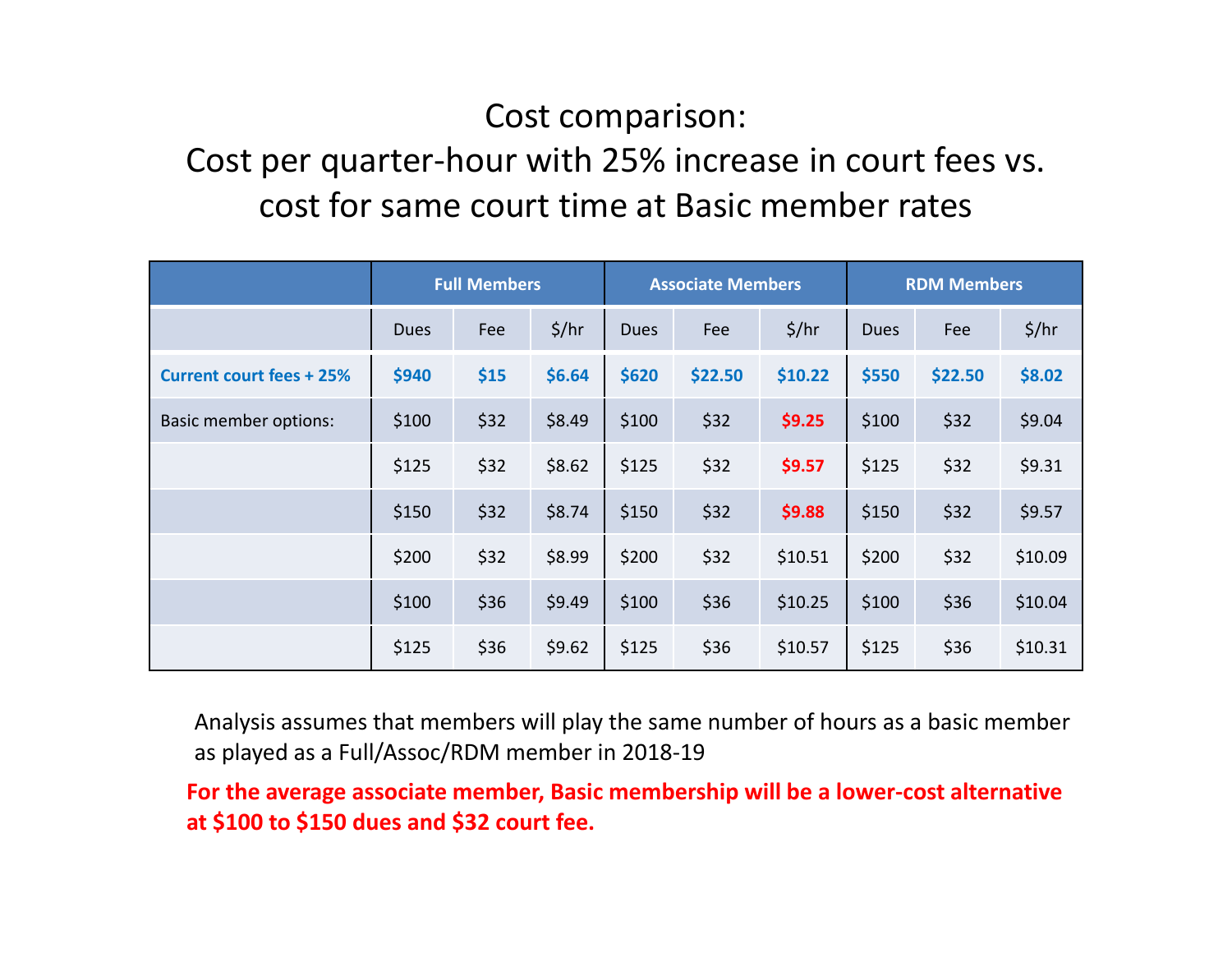#### Break‐even analysis:

Number of quarter‐hours that need to be played at current member rates to equal Basic member cost for same court time

|                                                   |             | <b>Full Members</b> |              |             | <b>Associate Members</b> |                 | <b>RDM Members</b> |         |           |
|---------------------------------------------------|-------------|---------------------|--------------|-------------|--------------------------|-----------------|--------------------|---------|-----------|
|                                                   | <b>Dues</b> | Fee                 | <b>Hours</b> | <b>Dues</b> | Fee                      | <b>Hours</b>    | <b>Dues</b>        | Fee     | Hour<br>S |
| <b>Current fees and</b><br>included quarter-hours | \$940       | \$15                | 16           | \$620       | \$22.50                  | 8               | \$550              | \$22.50 | 8         |
|                                                   | <b>Dues</b> | Fee                 | \$/hr        | <b>Dues</b> | Fee                      | $\frac{2}{\pi}$ | <b>Dues</b>        | Fee     | \$/hr     |
| <b>Basic member options:</b>                      | \$100       | \$32                | 12.1         | \$100       | \$32                     | 12.0            | \$100              | \$32    | 9.8       |
|                                                   | \$125       | \$32                | 11.8         | \$125       | \$32                     | 11.0            | \$125              | \$32    | 9.1       |
|                                                   | \$150       | \$32                | 11.5         | \$150       | \$32                     | 10.2            | \$150              | \$32    | 8.5       |
|                                                   | \$200       | \$32                | 10.9         | \$200       | \$32                     | 8.9             | \$200              | \$32    | 7.5       |
|                                                   | \$100       | \$36                | 9.9          | \$100       | \$36                     | 9.4             | \$100              | \$36    | 7.6       |
|                                                   | \$125       | \$36                | 9.7          | \$125       | \$36                     | 8.8             | \$125              | \$36    | 7.2       |

#### **Numbers in green indicate where Full/Assoc/RDM memberships are <sup>a</sup> better value than Basic membership.**

Analysis assumes that members will play the same number of hours as <sup>a</sup> basic member as played as <sup>a</sup> Full/Assoc/RDM member in 2018‐19.